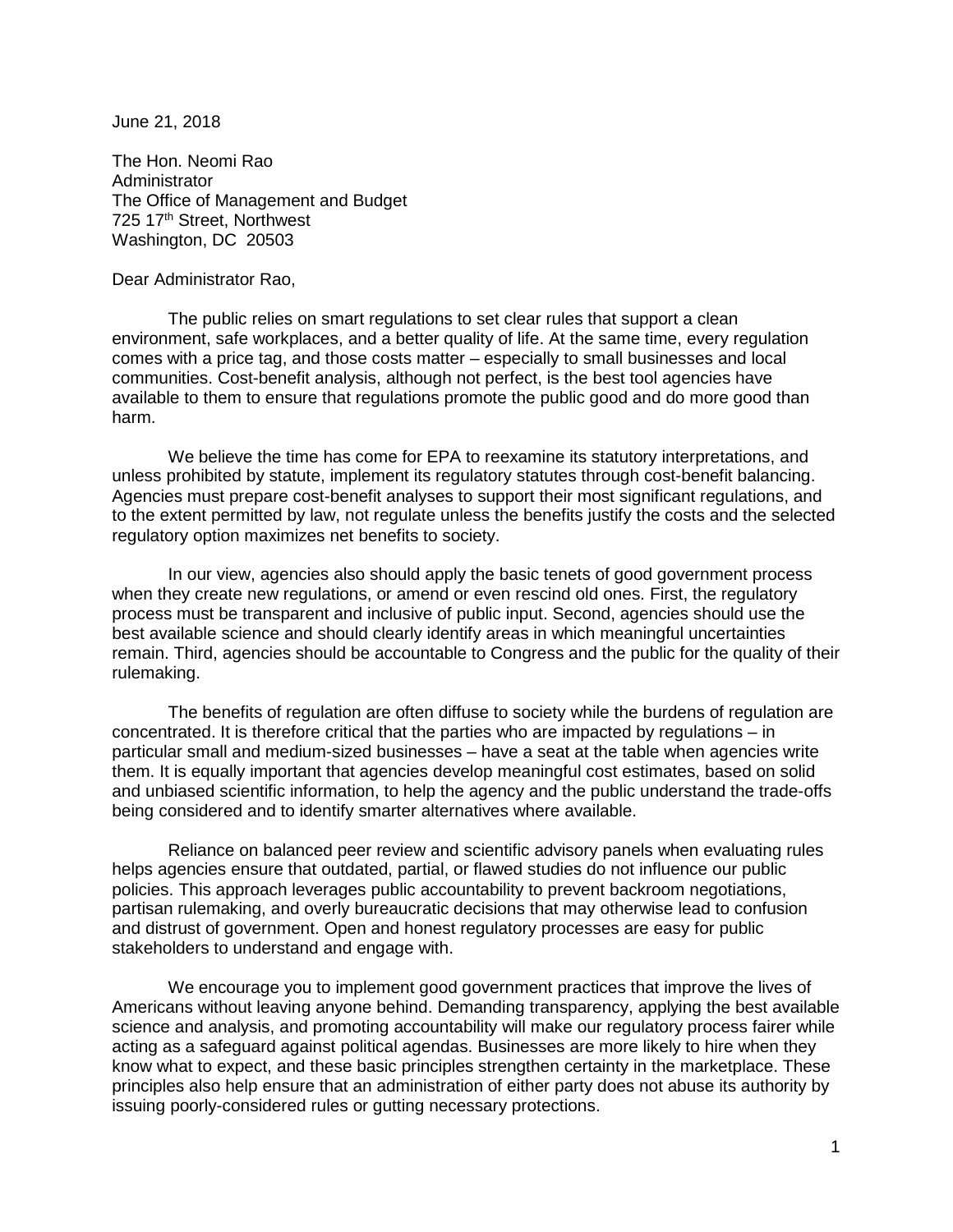In the days ahead, we look forward to working with you to do the right thing for Americans—and for the future of the most dynamic, innovative economy in the word.

Sincerely,

Air Conditioning Contractors of America (ACCA) Air-Conditioning, Heating & Refrigeration Institute Alaska Chamber Alliance of Wyoming Manufacturers American Chemistry Council American Cleaning Institute American Coatings Association, Inc. American Coke and Coal Chemicals Institute American Composites Manufacturers Association American Farm Bureau Federation American Forest & Paper Association American Frozen Food Institute American Sportfishing Association American Wire Producers Association American Wood Council AMT - The Association For Manufacturing Technology Arkansas Environmental Federation Associated Equipment Distributors Associated Industries of Florida Associated Industries of Missouri Association of American Railroads Association of Equipment Manufacturers Association of Home Appliance Manufacturers (AHAM) Association of Washington Business Brick Industry Association Color Pigments Manufacturers Association Colorado Association of Commerce & Industry Council of Industry of Southeastern New York Dental Trade Alliance Edison Electric Institute Environmental Federation of Oklahoma Fire and Emergency Manufacturers and Services Association Fire Apparatus Manufacturers' Association Georgia Association of Manufacturers Global Cold Chain Alliance Household & Commercial Products Association Illinois Manufacturers' Association INDA, The Association of the Nonwoven Fabrics Industry Independent Lubricant Manufacturers Association Independent Petroleum Association of America Industrial Minerals Association - North America Institute of Makers of Explosives Interlocking Concrete Pavement Institute International Association of Plastics Distribution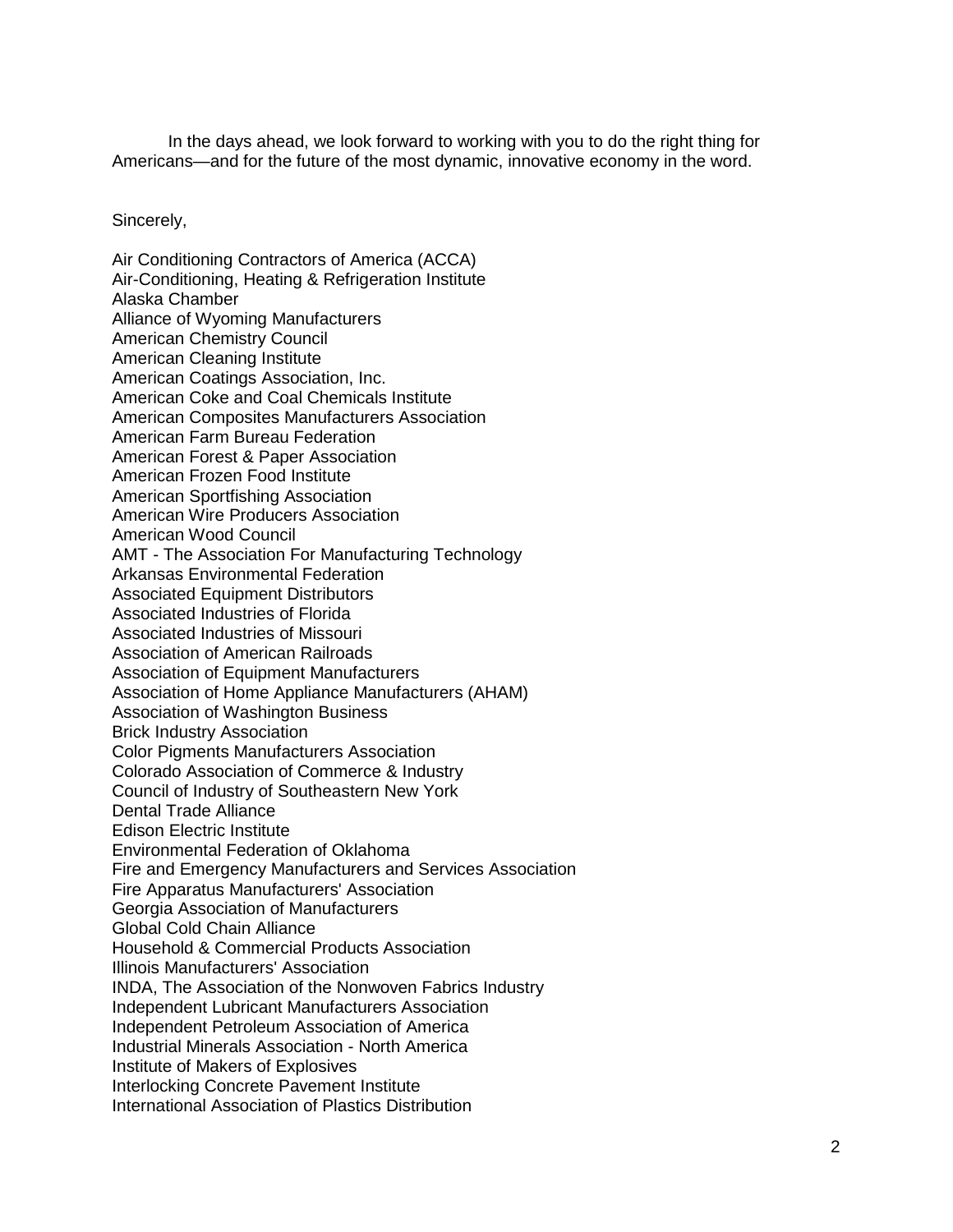International Wood Products Association Iowa Association of Business and Industry Jackson Area Manufacturers Association Louisiana Association of Business and Industry Maine State Chamber of Commerce Manufacturers Alliance for Productivity and Innovation Maryland Chamber of Commerce Metals Service Center Institute Michigan Manufacturers Association Minnesota Chamber of Commerce Missouri Association of Manufacturers NAHAD - The Association for Hose and Hose Accessories Distribution National Association of Manufacturers National Association of Trailer Manufacturers National Lumber and Building Material Dealers Association National Marine Manufacturers Association National Mining Association National Oilseed Processors Association National Precast Concrete Association National Rural Electric Cooperative Association National Waste & Recycling Association National Wooden Pallet and Container Association Nebraska Chamber of Commerce & Industry New Jersey Business & Industry Association New Mexico Business Coalition (NMBC) Non-Ferrous Founders' Society North American Association of Food Equipment Manufacturers (NAFEM) North Carolina Chamber Northeast PA Manufacturers & Employers Asso. Ohio Manufacturers' Association Oregon Business & Industry Association Pennsylvania Manufacturers' Association Petroleum Equipment Institute Plastic Pipe and Fittings Association Plastics Industry Association Plastics Pipe Institute Railway Tie Association Resilient Floor Covering Institute Rhode Island Manufacturers Association Society of Chemical Manufacturers & Affiliates South Carolina Chamber of Commerce State Chamber of Oklahoma Tennessee Chamber of Commerce & Industry Texas Association of Manufacturers Textile Care Allied Trades Association The Adhesive and Sealant Council The Fertilizer Institute The Hardwood Federation The Technology and Manufacturing Association Treated Wood Council Truck Trailer Manufacturers Association Inc.